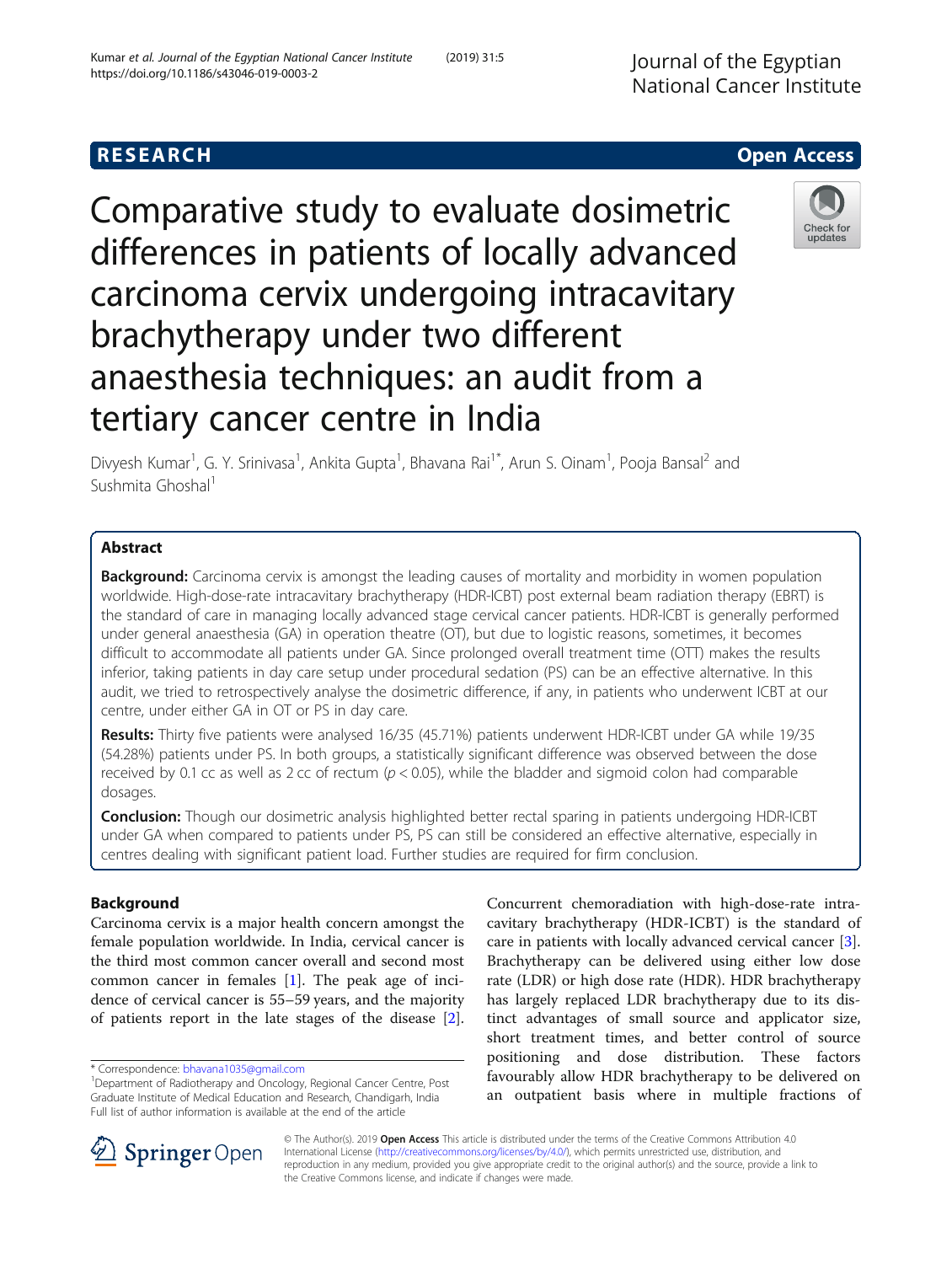brachytherapy can be administered simultaneously sandwiched during the course of external radiotherapy. For high-volume centres where large numbers of patients are treated, shorter treatment times with HDR brachytherapy allow multiple patients to undergo the brachytherapy procedure on the same day. The American Brachytherapy Society (ABS) recommends a cumulative external beam and intracavitary (EBRT+ICBT) radiation dose of approximately 80–90 Gy for definitive treatment of carcinoma cervix and that HDR brachytherapy to be performed under general anaesthesia (GA) [[4](#page-4-0)]. In addition, the overall treatment time (OTT) of EBRT and brachytherapy should be less than 8 weeks, beyond which local control and survival has been shown to decrease by  $\sim$  1% per day [[5](#page-4-0)]. Although examination under anaesthesia (EUA) helps in better visualization of the diseased structure and delineation of parametrial extension of the disease, chances of anaesthesia-induced complications are more [[6\]](#page-5-0). Moreover, a high burden of patients not only adds to the complexity of managing these patients under GA, but also increases the OTT.

The American College of Emergency Physicians (ACEP) defines procedural sedation (PS) as a technique of administering sedatives or dissociative agents with or without analgesics to induce a state that allows the patient to tolerate unpleasant procedures while maintaining cardiorespiratory function. It allows the patient to maintain oxygenation and airway control independently by depressing the level of consciousness [[7\]](#page-5-0).

At our institute, we routinely perform brachytherapy under GA. However, due to increased patient load, including referrals from other centres for brachytherapy, we recently have started performing HDR brachytherapy applications under PS in a day care setting in order to avoid increasing the OTT.

Since adequate muscle relaxation resulting in appropriate intracavitary application might be achieved under GA, we hypothesized that dosimetric outcome may vary between brachytherapy procedure done under GA in the operation theatre (OT) setup or PS done in a day care setting. Hence, an audit was carried out in the present study to compare and evaluate the dosimetric parameters in patients of carcinoma cervix who underwent HDR-ICBT under these two different setups with different anaesthesia.

### Methods

Dosimetric data of 35 patients with histopathologically proven locally advanced carcinoma cervix who had undergone HDR-ICBT from May 2018 to August 2018 at our centre were retrospectively analysed. All patients who had received EBRT of 46 Gy in 23 fractions using the 3-dimensional conformal radiotherapy (3DCRT) technique over four and a half weeks with concurrent

chemotherapy (cisplatin  $40 \text{ mg/m}^2$ ) followed by HDR-ICBT of 9 Gy per session for 2 sessions (each application done at weekly intervals) as per the departmental protocol were included for analysis. The choice of the sedation technique was based on the local anatomy and the anticipated ease of application.

### Procedure under GA

After pre-anaesthesia clearance and routine preparation, patients who were taken up for ICBT in major OT under GA were asked to lie down in lithotomy position. After adequate cleaning and draping, Foley's catheter was inserted, and the balloon was inflated with 7 cc of normal saline. Size and extent of disease and local anatomy were assessed by EUA which included per-speculum, pervaginal, and per-rectal examinations. After assessment of uterine length and angle, and adequate dilation of the cervical os, the most suitable central tandem was inserted into the uterus. The ovoids were placed in the right and left vaginal fornices equidistant from the central tandem. The vagina was packed with roller gauze to displace the bladder further anteriorly and the rectum posteriorly to minimize the dose to these organs and to immobilize the applicators.

#### Procedural sedation

The same pre-procedural protocol was followed for patients taken up for ICBT in day care minor OT setup under PS. Intravenous pentazocine (30 mg) and intravenous promethazine (25 mg) intravenously were given for PS.

#### Post application procedure

Post application, patients were taken up for planning computerized tomography (CT) scan in the dedicated departmental CT scan machine (GE Healthcare Technologies, Wankesha, WI, USA). Subsequently, the patients' bladder was filled with 2 ml of iohexol diluted with 18 ml of normal saline, and planning CT images were acquired with the patient in supine position and applicator in situ using multi-slice CT scanner with slice thickness of 2.5 mm. The images were then transferred to Eclipse treatment planning system (v.8.6, Varian Associates, Palo, Alto, CA, USA); organs at risk (OARs), i.e. bladder, rectum and sigmoid, were contoured according to the Groupe Européan de Curiethérapie - European Society for Radiotherapy & Oncology (GEC-ESTRO) guidelines. A dose of 9 Gy HDR was prescribed to point A as per departmental protocol (dwell positions for both ovoids are 3,4,5,6 while central tandem positions are 1,3, 5,7,9,12,15,18), and the plan was evaluated. The optimisation was done when required with the aim of delivering a minimum dose of 100% to the HRCTV (highrisk clinical target volume).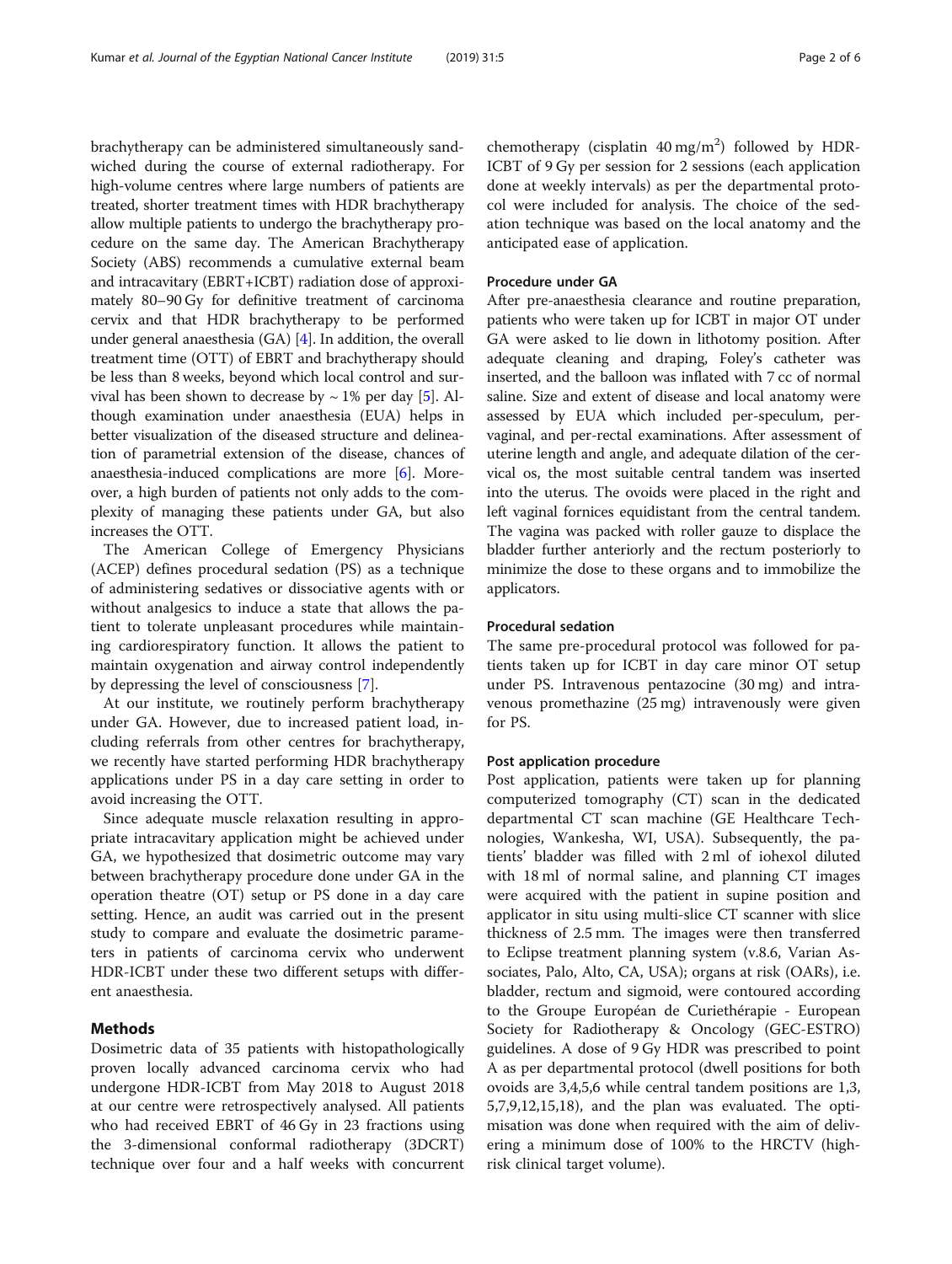### **Dosimetry**

Generated dose volume histograms (DVH) were analysed, and EQD2 (dose equivalent of 2 Gy) doses received by 0.1 cc and 2 cc of organs at risk (OARs), i.e. bladder, rectum and sigmoid colon, were evaluated (Fig. 1). EQD2 dosage was calculated by combining both EBRT dose and dosage received during HDR-ICBT.

### Statistical analysis

SPSS 22.0 (SPSS Inc., Chicago, IL) software was used for data analysis. Standard methods of descriptive statistics (arithmetic mean with the standard deviation and the numerical range from minimum to maximum value) were used for 0.1 cc and 2 cc dosage, respectively (Tables [2](#page-3-0) and [3](#page-4-0)). Statistical significance of differences amongst the examined groups (GA and PS) was tested

using two sample independent t-test at 5% level of significance.  $p$  value < 0.05 was considered as significant.

## **Results**

### Patient and treatment characteristics (Table [1\)](#page-3-0)

The number of patients in the GA and PS groups was 16 and 19, respectively. Median age of patients in the GA group was 53 years, and in the PS group 49 years. The most common presenting symptoms were bleeding per vaginum and discharge per vaginum in both groups. The majority of patients in both the groups were of stage IIB. All patients underwent EBRT to a total dose of 46 Gy in 23 fractions with concurrent cisplatin (40  $mg/m<sup>2</sup>$ ) over four and a half weeks followed by 2 sessions of ICBT (9Gy HDR per session) with a gap of 1 week between the sessions.

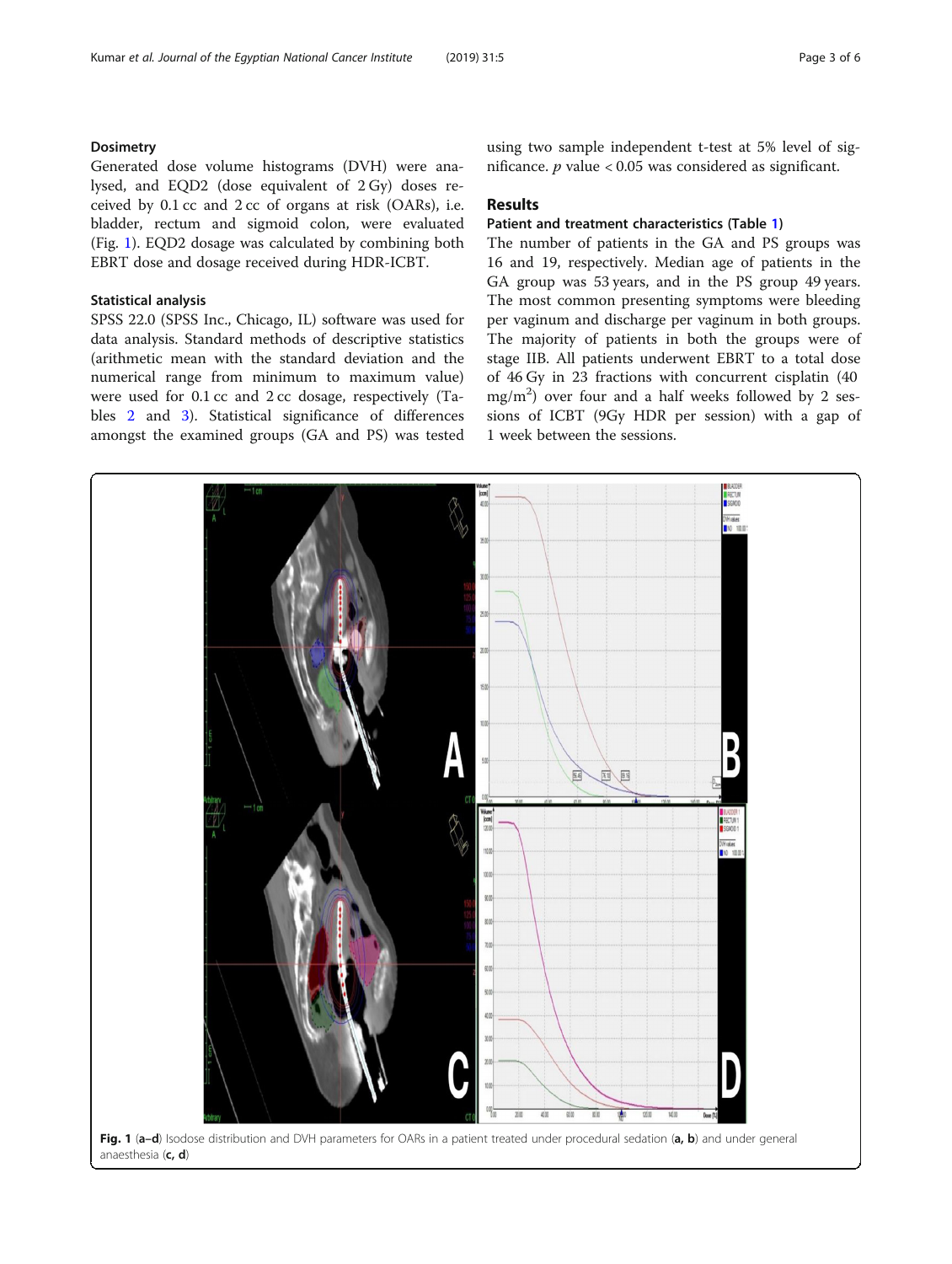<span id="page-3-0"></span>Table 1 Patient demographic characteristics

| Attributes                | GA             | PS             |
|---------------------------|----------------|----------------|
| Median age (years)        | 53             | 49             |
| Stage                     |                |                |
| IB2                       | $\mathfrak{D}$ | $\mathfrak{D}$ |
| II A2                     | 1              | $\overline{2}$ |
| II B                      | 11             | 12             |
| III B                     | $\mathcal{P}$  | 3              |
| <b>ICRT</b>               |                |                |
| Dose per fraction (Gy)    | 9              | 9              |
| Median ovoid size         | Medium         | Medium         |
| Median tandem length (cm) | 5              | 5              |

## Comparison of EQD2 doses received by 0.1 cc of OARs (Table 2)

The mean dose received by the sigmoid colon was 75.43 Gy (range 52.28–122.12 Gy) and 74.91 Gy (range 53.13– 98.84 Gy) of point A ( $p = 0.924$ ), while the mean dose received by the bladder was 105.16 Gy (range 63.65– 127.09 Gy) and 100.23 Gy (range 60.4–172.49 Gy) in the GA group and PS group, respectively  $(p = 0.537)$ . The rectum received a mean dose of 72.60 Gy (range 55.14– 88.30 Gy) under GA and 83.60 Gy (range 60.58–1118.62 Gy) in the PS group ( $p < 0.05$ ).

### Comparison of EQD2 doses received by 2 cc of OARs (Table [3\)](#page-4-0)

The mean dose received by 2 cc of sigmoid colon was 62.20 Gy (range 49.68–77.05Gy) and 62.91 Gy (range 50.99–79.74 Gy) of point A dose ( $p = 0.789$ ); mean dose received by the bladder was 79.51 Gy (range 59.18– 95.62 Gy) and 77.96 Gy (range 56.64–96.24 Gy) in GA and PS groups, respectively ( $p = 0.677$ ). The rectum received a mean dose of 63.47 Gy (range 54.86–77.48 Gy) and 69.54 Gy (range 54.21–90.95 Gy) in GA and PS groups, respectively ( $p < 0.05$ ).

There was no significant difference in the dose received by 0.1 cc and 2 cc of sigmoid colon and bladder amongst both the groups. However, a significant difference was observed between the dose received by 0.1 cc as well as 2 cc of rectum ( $p < 0.05$ ) in both the groups.

### **Discussion**

ICBT along with EBRT is the cornerstone of curative treatment in locally advanced carcinoma cervix. The ease of applicator placement makes HDR-ICBT treatment convenient to be used even in an out-patient setting. In the present audit comparing GA and PS, we observed no significant difference in dose received by 0.1 cc and 2 cc of sigmoid colon and bladder amongst both the groups. However, a significantly higher dose was received by 0.1 cc as well as 2 cc of rectum under PS compared to GA ( $p$  value < 0.05). This could be due to the better adequate vaginal packing as a result of better muscle relaxation under GA. A study of comparison of HDR-ICBT dosimetry with and without anaesthesia done by Sharma et al. showed that mean dose to the bladder reference point was 5.03 Gy (71.85% of point A dose) in the anaesthesia group compared to 4.90 Gy (70% of point A dose) in patients without anaesthesia  $(p)$ value 0.6) and mean dose to the rectal point was significantly higher in anaesthesia group compared to patients without anaesthesia  $(5.09 \text{ Gy y/s } 4.49 \text{ Gy}, p \text{ value } 0.01)$ [[8\]](#page-5-0). In a similar study done by Rathore et al., mean dose to the bladder was in the range of 17.7–69.3% and 15.54–74.24% in anaesthesia and conscious sedation (CS) groups respectively, mean dose to the rectum was 32.5–77.73% and 21.07–79.16% in the anaesthesia and CS groups respectively, and they concluded that dosimetric parameters in both the groups were similar and did not depend on the type of anaesthesia [\[9\]](#page-5-0). Both these studies used 2D conventional planning for dosimetric evaluation; we on the contrary used CT-based volumetric planning for dosimetric evaluation of the OARs.

Various anaesthetic forms, depending on the comfort of the patient, have been recommended byABS [\[10](#page-5-0)]. A study done by Shirakawa et al. showed that caudal epidural anaesthesia is an effective and safe anaesthesia option during HDR-ICBT for carcinoma cervix [\[11](#page-5-0)]. Chen et al. in their study showed that local vaginal anaesthesia with 10% lidocaine solution can significantly

Table 2 EQD2 dose received by 0.1 cc OARs

| <b>TWATE</b> EQUE GOJE TECHNICA DY ON CE OF THE |       |    |          |                   |       |        |           |                          |            |
|-------------------------------------------------|-------|----|----------|-------------------|-------|--------|-----------|--------------------------|------------|
| Organs at risk                                  | Group | Ν  | Mean     | Std.<br>deviation | Min   | Max    | $p$ value | 95% CI of the difference |            |
|                                                 |       |    |          |                   |       |        |           | Lower                    | Upper      |
| Sigmoid colon                                   | GA    | 16 | 75.4331  | 18.30633          | 52.28 | 122.12 | .924      | $-10.37846$              | 11.40576   |
|                                                 | PS    | 19 | 74.9195  | 13.30924          | 53.13 | 98.84  |           |                          |            |
| Bladder                                         | GA    | 16 | 105.1681 | 17.58910          | 63.65 | 127.09 | .537      | $-11,14112$              | 21.00263   |
|                                                 | PS    | 19 | 100.2374 | 27.12735          | 60.4  | 172.49 |           |                          |            |
| Rectum                                          | GA    | 16 | 72,6000  | 9.23701           | 55.14 | 88.30  | $.009*$   | $-19.07379$              | $-2.92621$ |
|                                                 | PS    | 19 | 83,6000  | 13.40413          | 60.58 | 118.62 |           |                          |            |

\* p-values are significant at 5% level of significance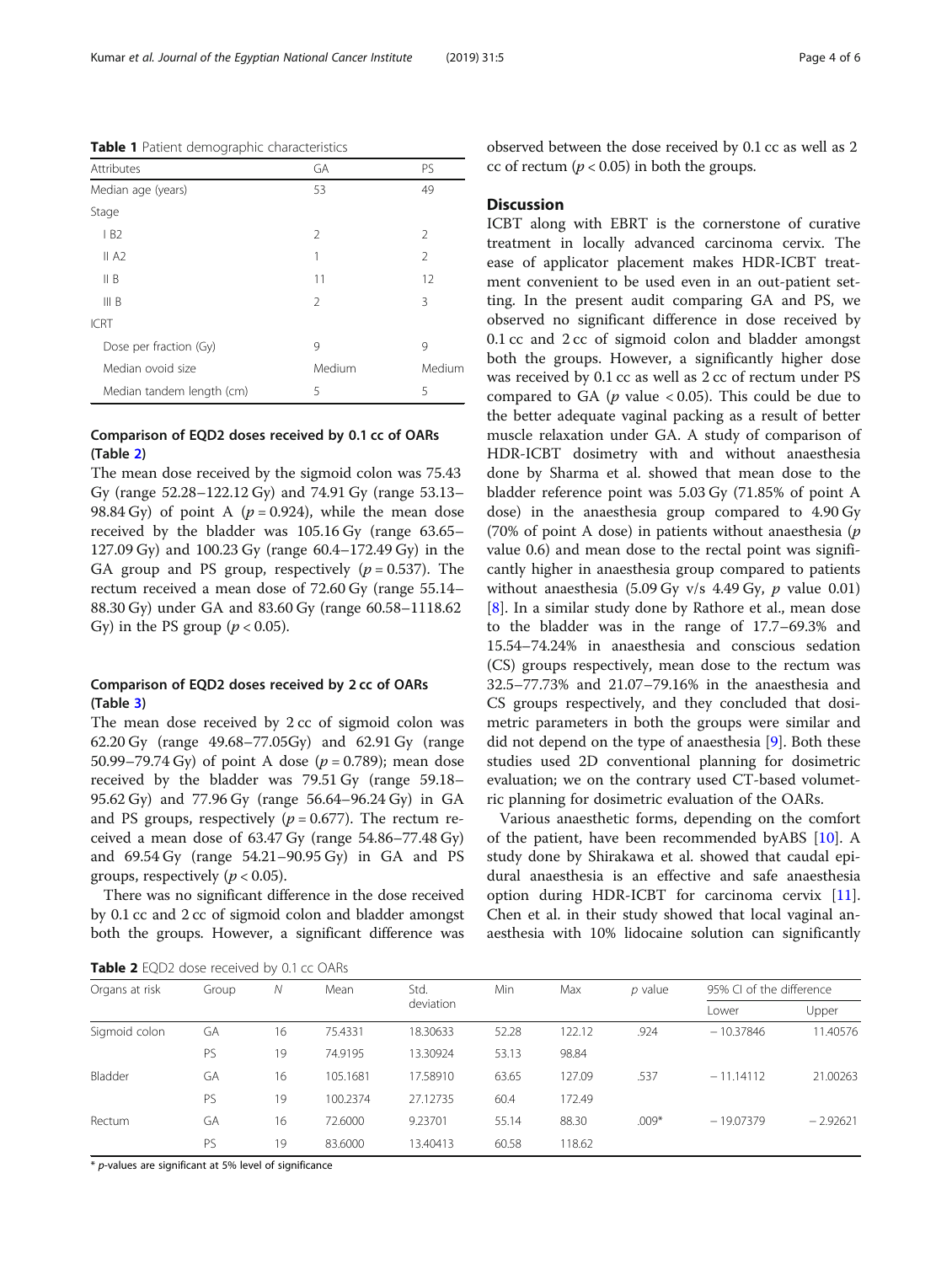| Organs at risk | Group | Ν  | Mean    | Std.<br>deviation | Min   | Max   | $p$ value | 95% CI of the difference |           |
|----------------|-------|----|---------|-------------------|-------|-------|-----------|--------------------------|-----------|
|                |       |    |         |                   |       |       |           | Lower                    | Upper     |
| Sigmoid Colon  | GA    | 16 | 62.2031 | 8.33009           | 49.68 | 77.05 | .789      | $-6.04624$               | 4.62828   |
|                | PS    | 19 | 62.9121 | 7.19461           | 50.99 | 79.74 |           |                          |           |
| Bladder        | GA    | 16 | 79.5156 | 10.70180          | 51.18 | 95.62 | .677      | $-5.94628$               | 9.03964   |
|                | PS    | 19 | 77.9689 | 10.97947          | 56.64 | 96.24 |           |                          |           |
| Rectum         | GA    | 16 | 63.4744 | 5.78111           | 54.86 | 77.48 | $.024*$   | $-11.27340$              | $-.86417$ |
|                | PS    | 19 | 69.5432 | 8.73826           | 54.21 | 90.95 |           |                          |           |

#### <span id="page-4-0"></span>Table 3 EQD2 dose received by 2 cc OARs

\* p-values are significant at 5% level of significance

decrease the degree of painful sensation during HDR-ICBT and is safe to administer for the procedure for cervical cancer [\[12](#page-5-0)]. Study done by Leong et al. concluded that outpatient combined intracavitary and interstitial brachytherapy for cervix cancer with sedation and local anaesthesia is feasible and safe and could potentially lead to significant cost savings [\[13](#page-5-0)].

In a study evaluating complications associated with the usage of different anaesthetic techniques during HDR brachytherapy in patients of carcinoma cervix, Lim et al. concluded that GA had significantly more complications than topical anaesthesia or CS (both  $p < 0.001$ ) [\[14](#page-5-0)]. This may be of particular concern where the patients have to be exposed to anaesthesia multiple times during repeated brachytherapy sessions. Though in our study we did not aimed to evaluate anaesthesia-related complications, no associated complications were reported.

In a non-dosimetric study done by Bhanabhai et al., the effectiveness of CS for pain control during HDR-ICBT using a ring-and-tandem applicator system was evaluated and it was demonstrated that good pain control could be achieved with CS [\[15](#page-5-0)]. In view of the retrospective nature of our study, pain relief and patient comfort was not assessed.

There are certain limitations of our study. Foremost are its retrospective design and a small patient sample size. Secondly, pain relief and patient comfort were not assessed because of retrospective nature of analysis. Also, there was an inherent selection bias in choosing patients for ICBT procedure as only those patients who were anatomically suitable and in whom easy applicator placement was anticipated were chosen for ICBT under PS.

### Conclusion

Though, as per our analysis, ICBT done under GA results in reduced rectal doses when compared to that performed under PS, the limitations of our study restricts us from drawing a firm conclusion. Nevertheless, PS can still be considered as a more convenient, cost-saving and less complicating alternative in centres where large numbers of patients are treated and/or performing multiple brachytherapy applications, especially in low-/middle-income countries. Further prospective studies are required to validate our results.

#### Abbreviations

EBRT: External beam radiotherapy; EQD2: Dose equivalent of 2 Gy; EUA: Examination under anaesthesia; GA: General anaesthesia; HDR: High dose rate; ICBT: Intracavitary brachytherapy; LDR: Low dose rate; OTT: Overall treatment time; PS: Procedural sedation

#### Acknowledgements

None.

#### Authors' contributions

DK designed the overall study with contributions from BR and ASO. DK performed the study, and SGY and AG collected the data. BR and PB analysed the data with DK. SG and BR supervised this study and edited the paper. All the authors read and approved the final manuscript.

#### Funding

None.

#### Availability of data and materials

Records from the Department of Radiotherapy, PGIMER, Chandigarh, India.

## Formal ethics committee not sought in view of retrospective data collection.

Ethics approval and consent to participate

Consent for publication

Not applicable

#### Competing interests

The authors declare that they have no competing interests.

#### Author details

<sup>1</sup>Department of Radiotherapy and Oncology, Regional Cancer Centre, Post Graduate Institute of Medical Education and Research, Chandigarh, India. <sup>2</sup>Department of Biostatistics, Post Graduate Institute of Medical Education and Research, Chandigarh, India.

### Received: 30 July 2019 Accepted: 29 August 2019 Published online: 19 November 2019

#### References

- 1. Bruni L, Albero G, Serrano B, Mena M, Gómez D, Muñoz J et al. ICO/IARC. Information Centre on HPV and Cancer (HPV Information Centre). Human papillomavirus and related diseases in India. Summary Report 10 December 2018. Accessed 3 July 2019.
- 2. Sreedevi A, Javed R, Dinesh A. Epidemiology of cervical cancer with special focus on India. Int J Women's Health. 2015;7:405–14.
- 3. Vale C, Tierney JF, Stewart LA. Reducing uncertainties about the effects of chemoradiotherapy for cervical cancer: a systematic review and metaanalysis of individual patient data from 18 randomized trials. J ClinOncol. 2008;26:5802–12.
- 4. Viswanathan AN, Thomadsen B. American Brachytherapy Society consensus guidelines for carcinoma cervix. Part I: general principles. Brachytherapy. 2012;11:33–46.
- 5. Girinsky T, Rey A, Roche B, Haie C, Gerbaulet A, Randrianarivello H, Chassagne D. Overall treatment time in advanced cervical carcinomas: a